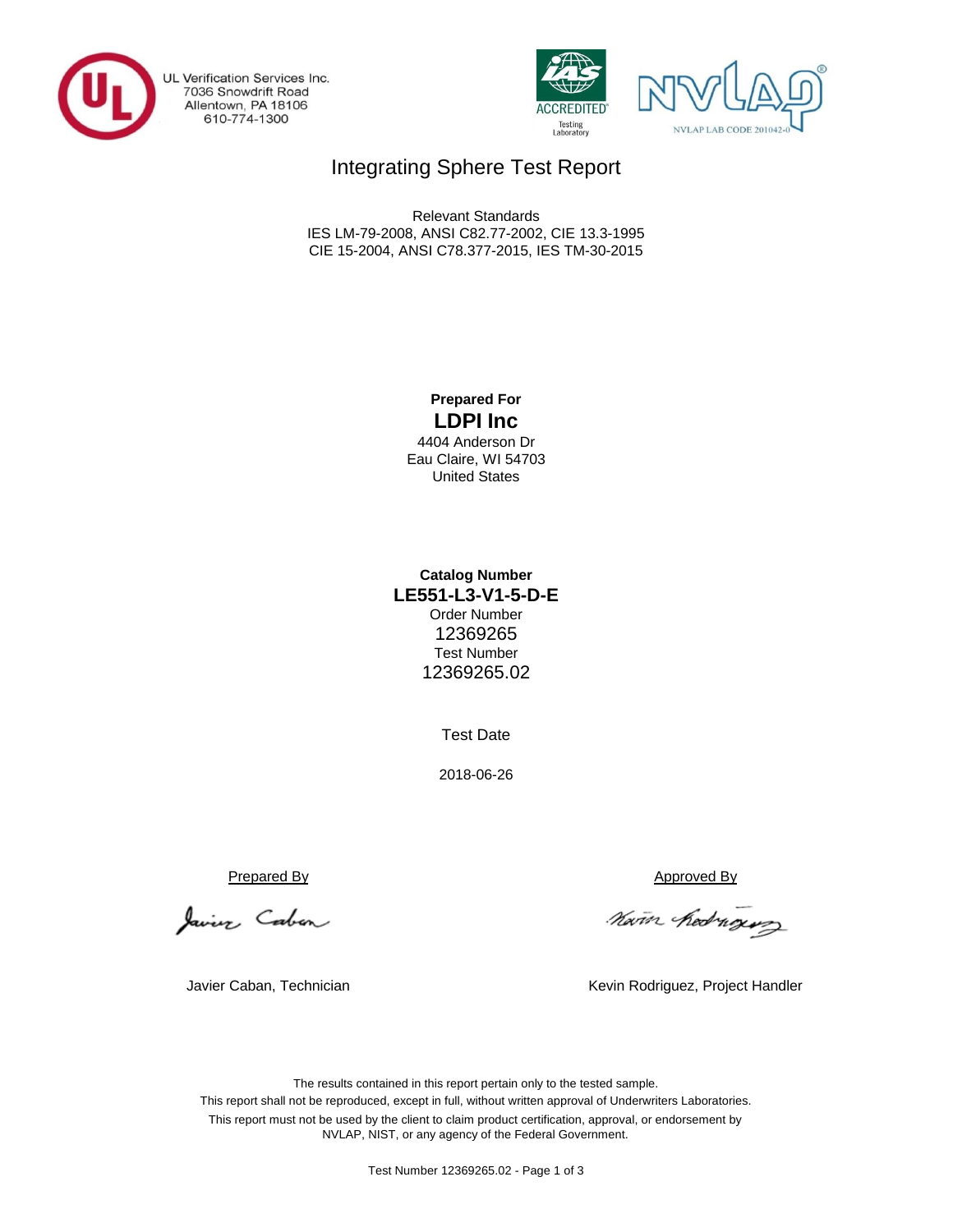

**Mounting:** Pendant<br> **Ballast/Driver:** One Inve **Luminaire Description:**<br>Lamp:

Formed aluminum housing, clear/frosted glass lens enclosures<br>180 white LEDs One Inventronics EUD-096S210DTA driver



| <b>Summary of Results</b> |            |  |  |  |  |  |  |  |
|---------------------------|------------|--|--|--|--|--|--|--|
| Radiant Flux:             | 16750 mW   |  |  |  |  |  |  |  |
| Luminous Flux:            | 5324 lm    |  |  |  |  |  |  |  |
| Luminaire Efficacy:       | 122.1 lm/W |  |  |  |  |  |  |  |
| CCT:                      | 4912K      |  |  |  |  |  |  |  |
| CRI (Ra):                 | 83.7       |  |  |  |  |  |  |  |
| Chromaticity (x):         | 0.3477     |  |  |  |  |  |  |  |
| Chromaticity (y):         | 0.3554     |  |  |  |  |  |  |  |
| Chromaticity (u):         | 0.2117     |  |  |  |  |  |  |  |
| Chromaticity (v):         | 0.3246     |  |  |  |  |  |  |  |
| Duv:                      | 0.0008     |  |  |  |  |  |  |  |
|                           |            |  |  |  |  |  |  |  |

|    | <b>Summary of Results</b> | <b>Test Conditions</b> |           |
|----|---------------------------|------------------------|-----------|
|    | 16750 mW                  | Test Temperature:      | 25.0 °C   |
|    | 5324 lm                   | Voltage:               | 120.0 VAC |
| ľ. | 122.1 lm/W                | Current:               | 0.3678 A  |
|    | 4912 K                    | Power:                 | 43.60 W   |
|    | 83.7                      | Power Factor:          | 0.988     |
|    | 0.3477                    | Frequency:             | 60 Hz     |
|    | 0.3554                    | Current THD:           | 8.11 %    |
|    | 0.0117                    |                        |           |

Testing was performed in a 3-meter integrating sphere using the 4π geometry method. Absorption correction was employed for this measurement.